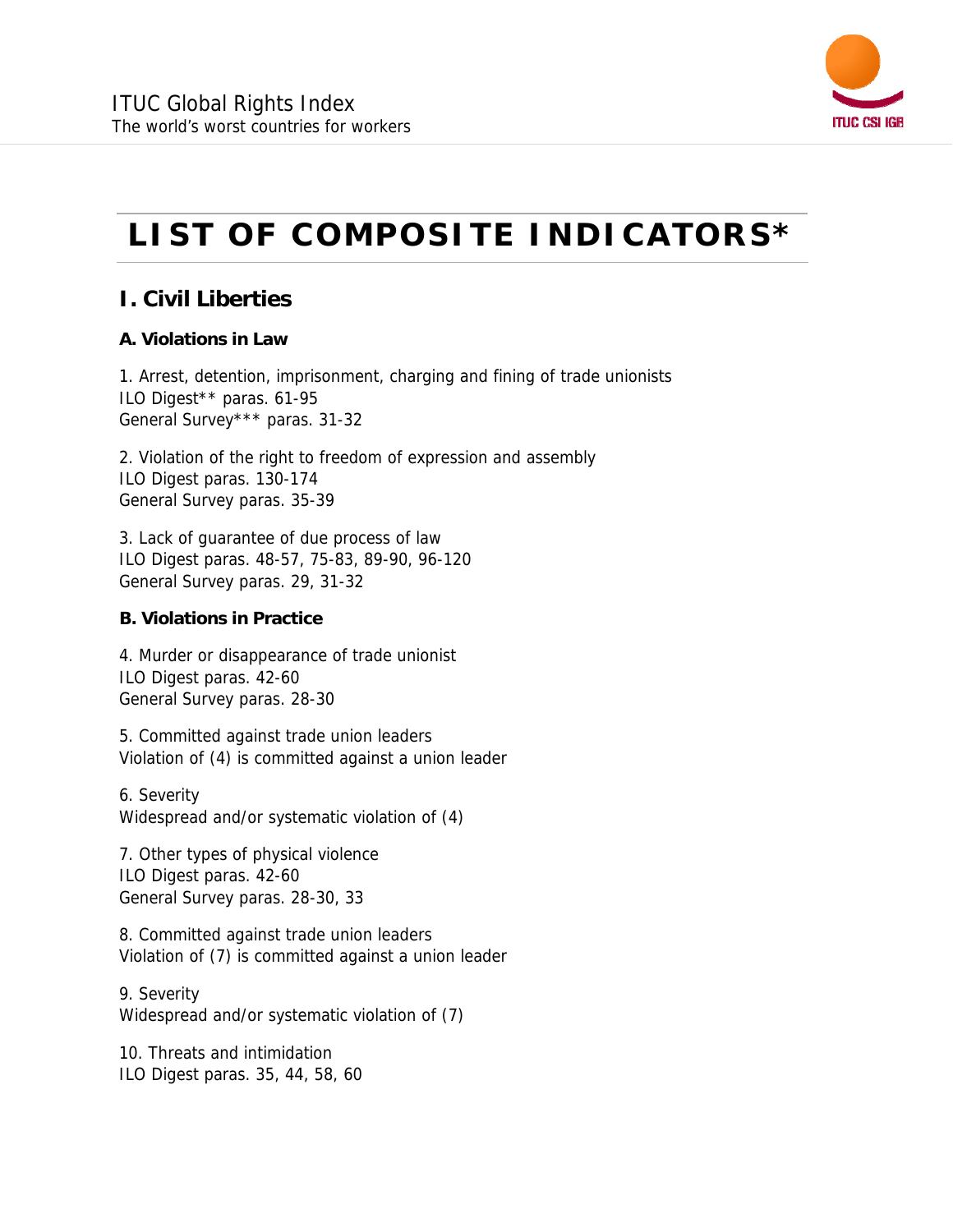

11. Committed against trade union leaders Violation of (10) is committed against a union leader

12. Severity Widespread and/or systematic violation of (10)

13. Arrest, detention, imprisonment, charging and fining of trade unionists ILO Digest paras. 61-95 General Survey paras. 31-32

14. Committed against trade union leaders Violation of (13) is committed against a union leader

15. Severity Widespread and/or systematic violation of (13)

16. Infringement of the right to freedom of movement ILO Digest paras. 122-124 General Survey) para. 34

17. Committed against trade union leaders Violation of (16) is committed against a union leader

18. Severity Widespread and/or systematic violation of (16)

19. Infringement of the right to freedom of expression and assembly ILO Digest paras. 130-174 General Survey paras. 35-39

20. Committed against trade union leaders Violation of (19) is committed against a union leader

21. Severity Widespread and/or systematic violation of (19)

22. Lack of guarantee of due process of law ILO Digest paras. 48-57, 75-83, 89-90, 96-120 General Survey paras. 29, 31-32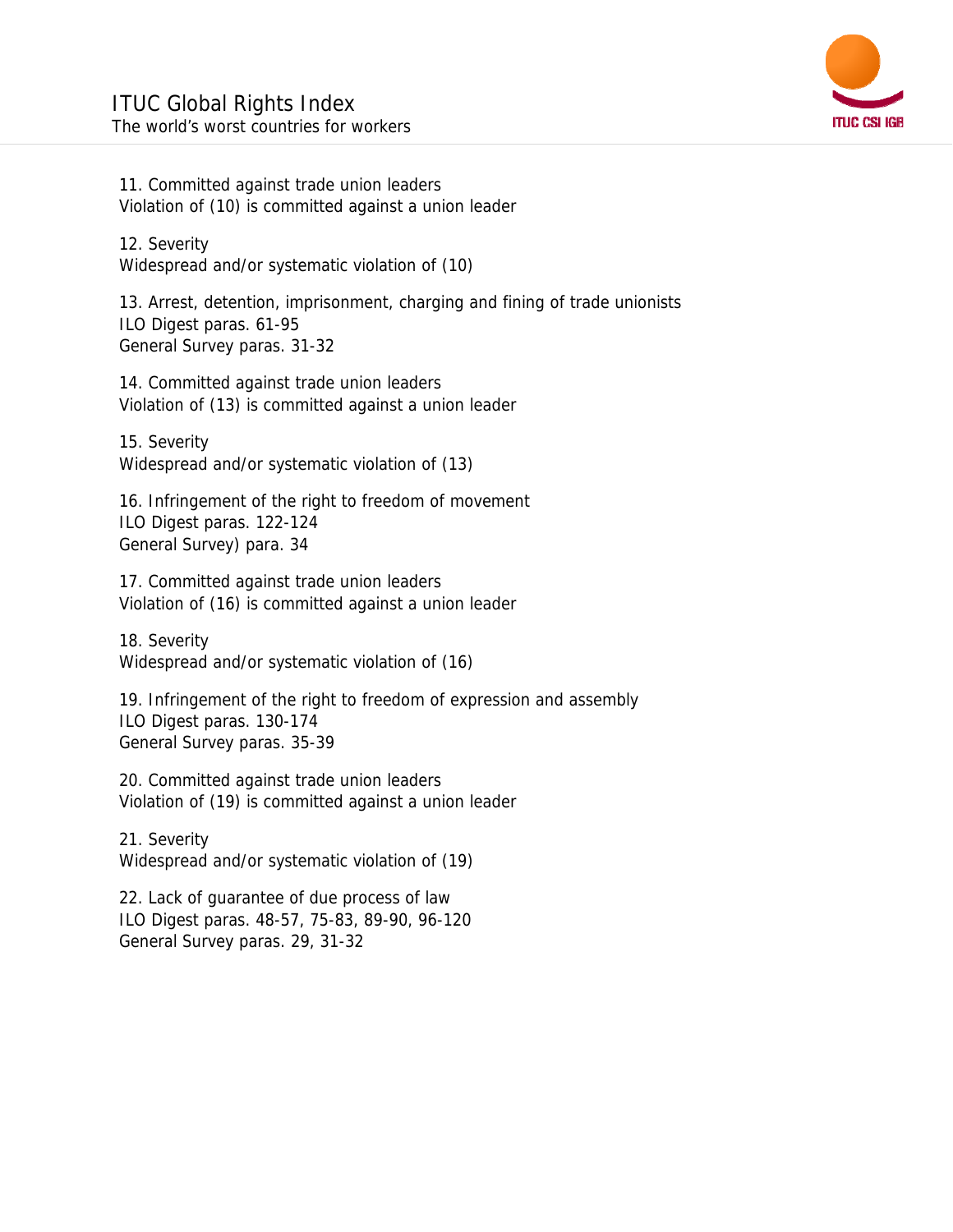

### **II. Right to establish or join unions**

#### **A. Violations in Law**

23. Exclusion from the right to establish and join unions ILO Digest paras. 210-271 General Surveyparas. 45-67

24. Conditions of union registration ILO Digest paras. 272, 275-293 General Survey paras. 68-70

25. Union registration ILO Digest paras. 273, 294-308 General Survey para. 71

26. Restrictions on the freedom of choice of union structure and composition ILO Digest paras. 333-337, 360-362 General Survey paras. 79-90

27. Union monopoly ILO Digest paras. 311-332 General Survey para. 91

28. Favouritism/discrimination between unions ILO Digest paras. 339-345 General Survey para. 104

29. Dissolution/suspension of legally functioning union ILO Digest paras. 677-709 General Survey paras. 180-188

30. Dismissal and suspension of trade unionists ILO Digest paras. 769-781, 789-798, 799-802, 804-812, 658-666, 674 General Survey paras. 199-210, 213

31. Other anti-union discrimination ILO Digest paras. 769-781, 782-788, 799-803, 654-657, 658, 660, 675 General Survey paras. 199-212

32. Effective legal guarantees against anti-union discriminatory measures ILO Digest paras. 813-836 General Survey paras. 214-224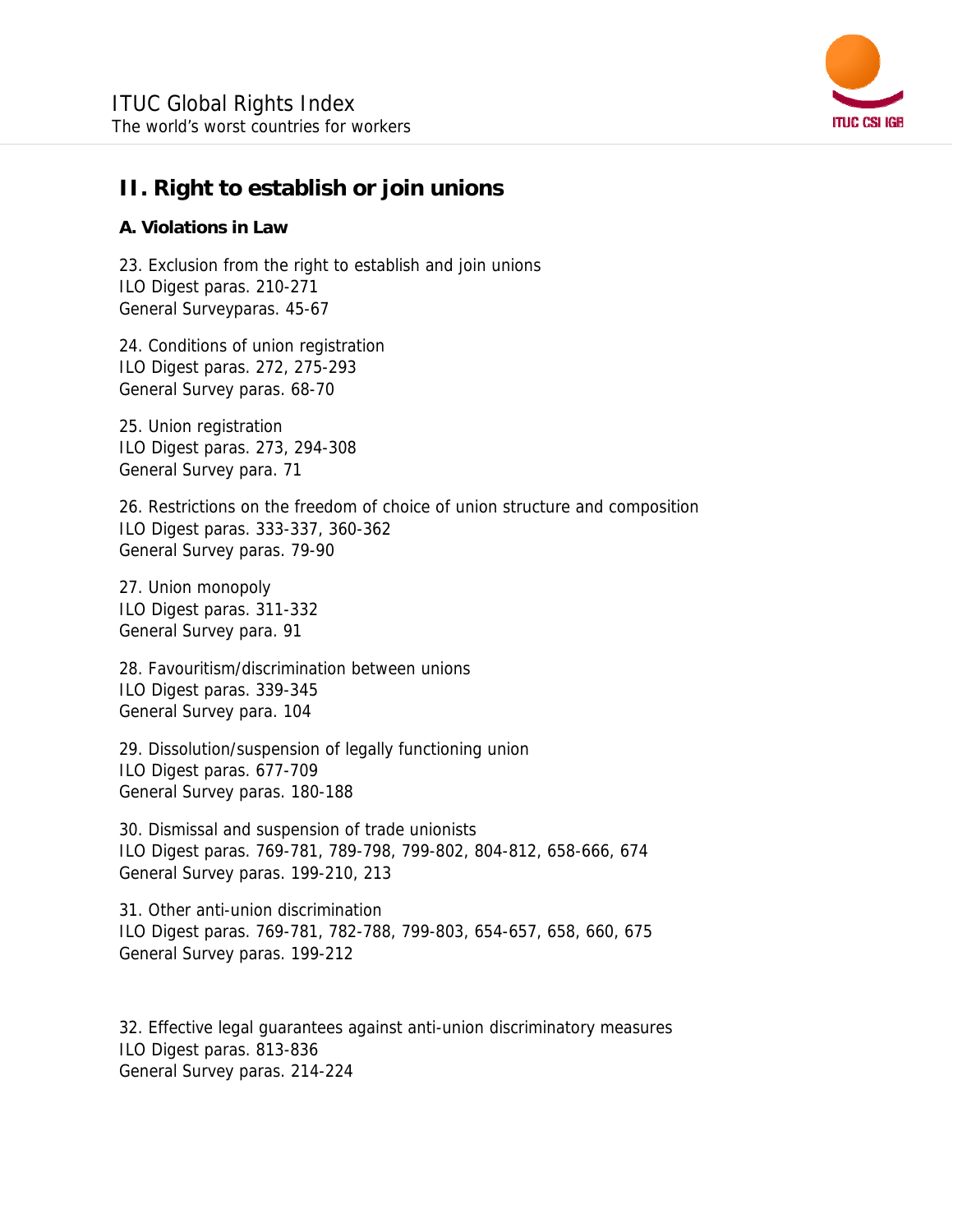

33. Right to establish and join federations ILO Digest paras. 710-768 General Survey paras. 189-198

34. Law of guarantee of due process of law Lack of due process regarding violations (23)- (33)

#### **B. Violations in Practice**

35. Serious obstacle to exercise the right in practice

Vast majority of population is excluded from this right in practice

36. Exclusion from the right to establish and join unions ILO Digest paras. 210-271 General Survey paras. 45-67

37. Conditions of union registration ILO Digest paras. 272, 275-293 General Survey paras. 68-70

38. Union registration ILO Digest paras. 273, 294-308 General Survey para. 71

39. Restrictions on the freedom of choice of union structure and composition ILO Digest paras. 333-337, 360-362 General Survey paras. 79-90

40. Union monopoly ILO Digest paras. 311-332 General Survey para. 91

41. Favouritism/discrimination between unions ILO Digest paras. 339-345 General Survey para. 104

42. Dissolution/suspension of legally functioning union ILO Digest paras. 677-709 General Survey paras. 180-188

43. Dismissal and suspension of trade unionists ILO Digest paras. 769-781, 789-798, 799-802, 804-812, 658-666, 674 General Survey paras. 199-210, 213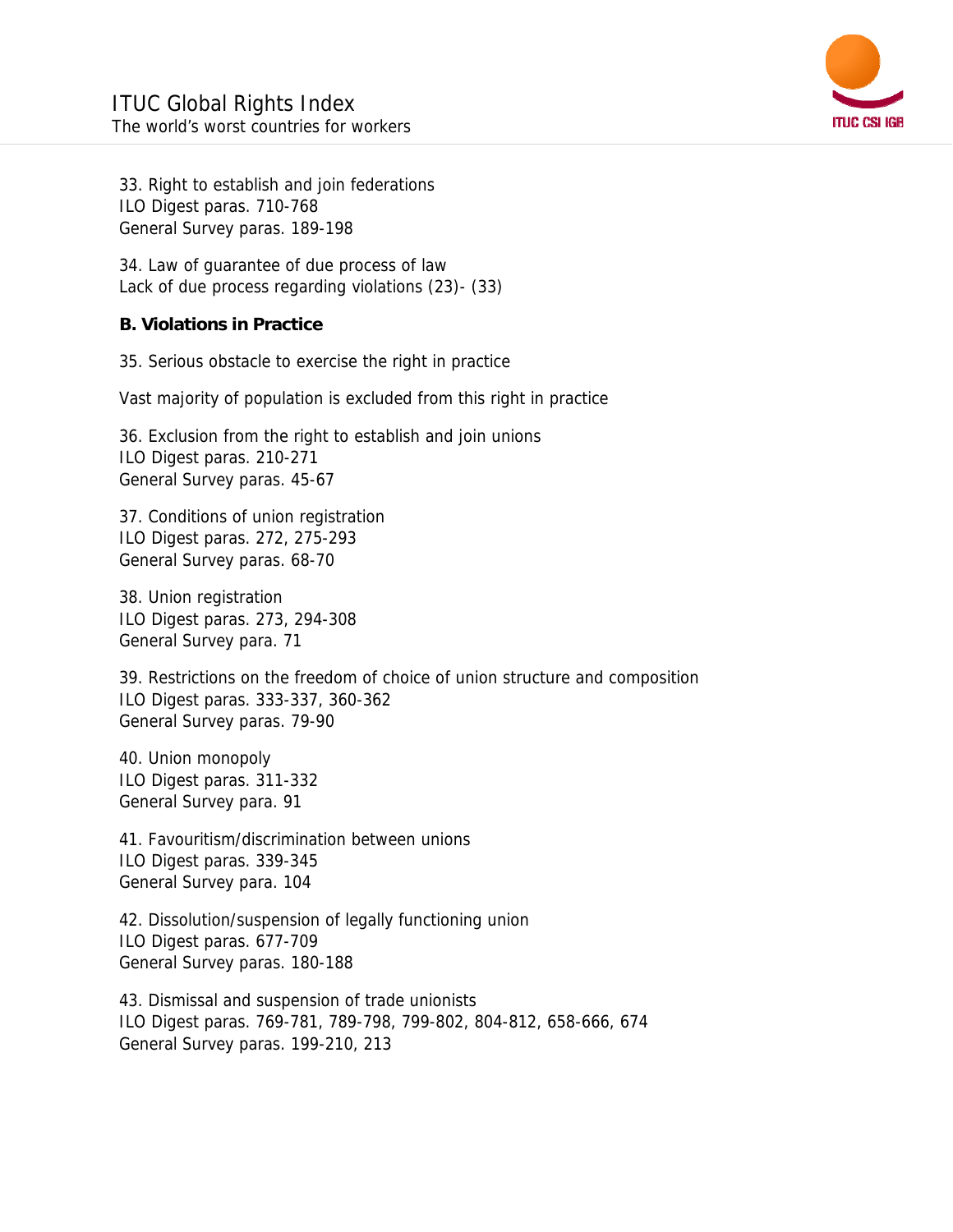

44. Other anti-union discrimination ILO Digest paras. 769-781, 782-788, 799-803, 654-657, 658, 660, 675 General Survey paras. 199-212

45. Committed against trade union leaders Violation of (43) and/or (44) is committed against a union leader

46. Severity Widespread and/or systematic violation of (43) and/or (44)

47. Effective legal guarantees against anti-union discriminatory measures ILO Digest paras. 813-836 General Survey paras. 214-224

48. Right to establish and join federations ILO Digest paras. 710-768 General Survey paras. 189-198

49. Law of guarantee of due process of law Lack of due process regarding violations (23)- (33)

## **III. Trade union activities**

#### **A. Violations in Law**

50. Exclusion from the right to carry out union activities ILO Digest paras. 210-271 General Survey paras. 45-67

51. Right to freely administer a union ILO Digest paras. 369-387, 454-494 General Survey paras. 108, 109-112, 124-127

52. Eligibility conditions for representative ILO Digest paras. 405-426 General Survey para. 121

53. Interference in electoral process ILO Digest paras. 392-404, 427-453

54. Right to organise activities and programmes ILO Digest paras. 495-519; General Survey paras. 108, 128-135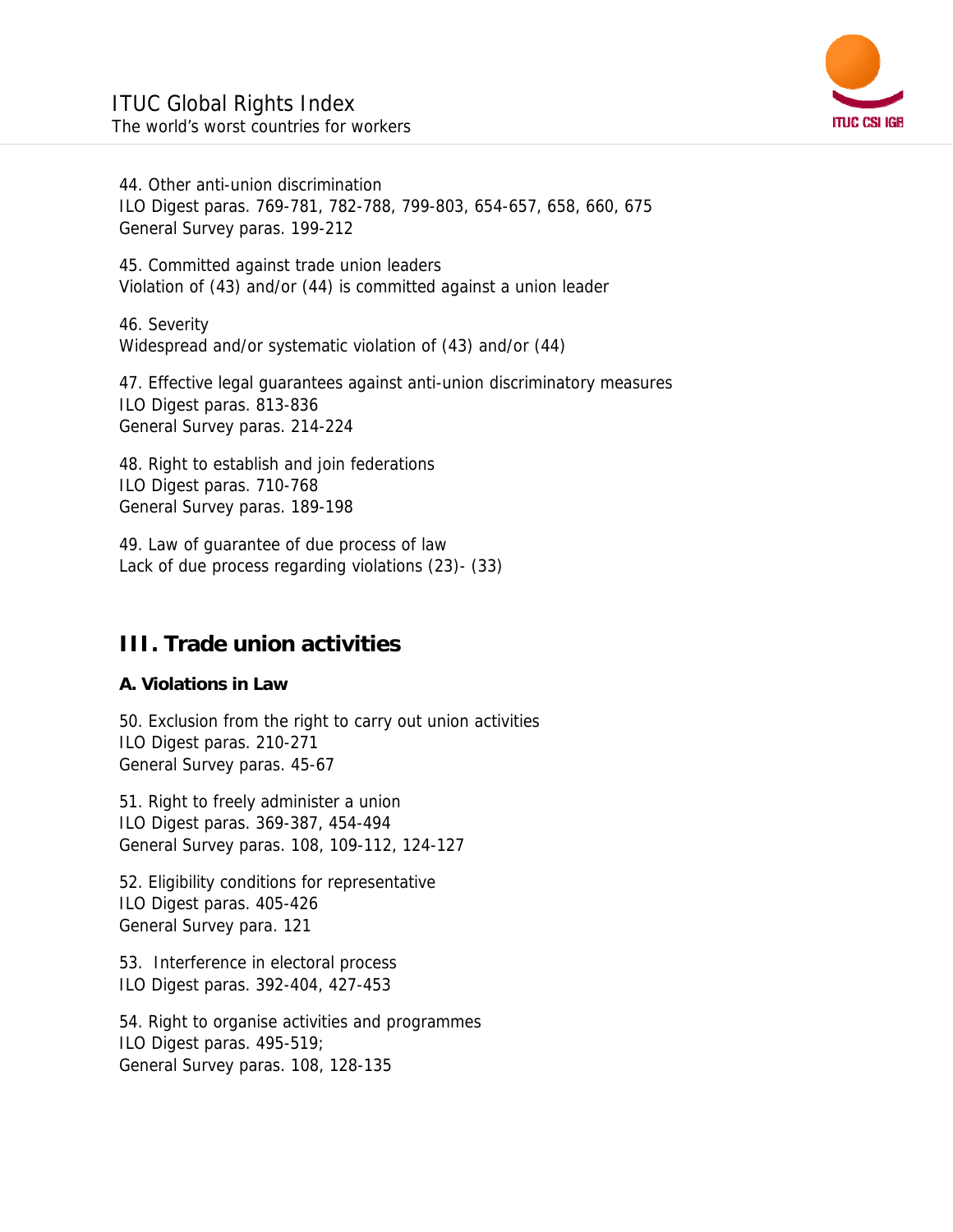

55. Law of guarantee of due process of law Lack of due process regarding violations (50)-(54)

#### **B. Violations in Practice**

56. Exclusion from the right to carry out union activities ILO Digest paras. 210-271 General Survey paras. 45-67

57. Right to freely administer a union ILO Digest paras. 369-387, 454-494 General Survey paras. 108, 109-112, 124-127

58. Eligibility conditions for representative ILO Digest paras. 405-426 General Survey para. 121

59. Interference in electoral process ILO paras. 392-404, 427-453

60. Right to organise activities and programmes ILO Digest paras. 495-519 General Survey paras. 108, 128-135

61. Law of guarantee of due process of law Lack of due process regarding violations (56)-(60)

## **IV. Right to collective bargaining**

#### **A. Violations in Law**

62. Exclusion from the right to collective bargaining ILO Digest paras. 885-911 General Survey paras. 261-264

63. Exclusion/restriction of subjects covered by collective bargaining ILO Digest paras. 912-924 General Survey para. 250

64. Compulsory arbitration accorded to collective bargaining ILO Digest paras. 925-928, 992-997, 566-567 General Survey paras. 254-259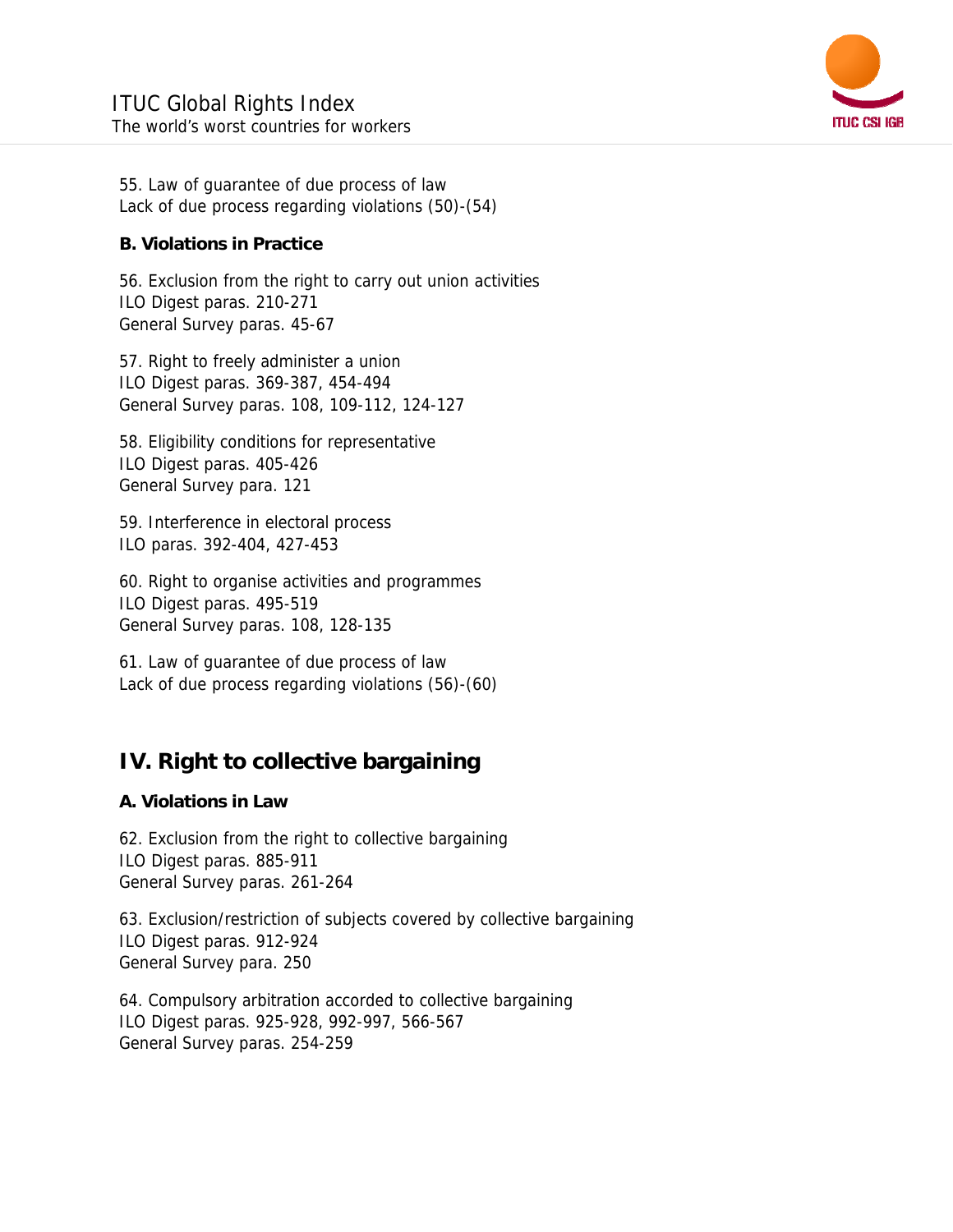

65. Recognition for collective bargaining ILO Digest paras. 944-983 General Survey paras. 238-243

66. Undermining and/or insufficient promotion of collective bargaining ILO Digest paras. 925-943, 988-991, 998-1000, 924-1043, 1058 General Survey paras. 244-249

67. Interference into to collective agreements ILO Digest paras. 940-943, 1001-1023, 1047-1053 General Survey paras. 251-253

68. Law of guarantee of due process of law Lack of due process regarding violations (62)-(67)

#### **B. Violations in Practice**

69. Serious obstacle to exercise the right in practice

Vast majority of population is excluded from this right in practice

70. Exclusion from the right to collective bargaining ILO Digest paras. 885-911 General Survey paras. 261-264

71. Exclusion/restriction of subjects covered by collective bargaining ILO Digest paras. 912-924 General Survey para. 250

72. Compulsory arbitration accorded to collective bargaining ILO Digest paras. 925-928, 992-997, 566-567 General Survey paras. 254-259

73. Recognition for collective bargaining ILO Digest paras. 944-983 General Survey paras. 238-243

74. Undermining and/or insufficient promotion of collective bargaining ILO Digest paras. 925-943, 988-991, 998-1000, 924-1043, 1058 General Survey paras. 244-249

75. Interference into collective agreements ILO Digest paras. 940-943, 1001-1023, 1047-1053 General Survey paras. 251-253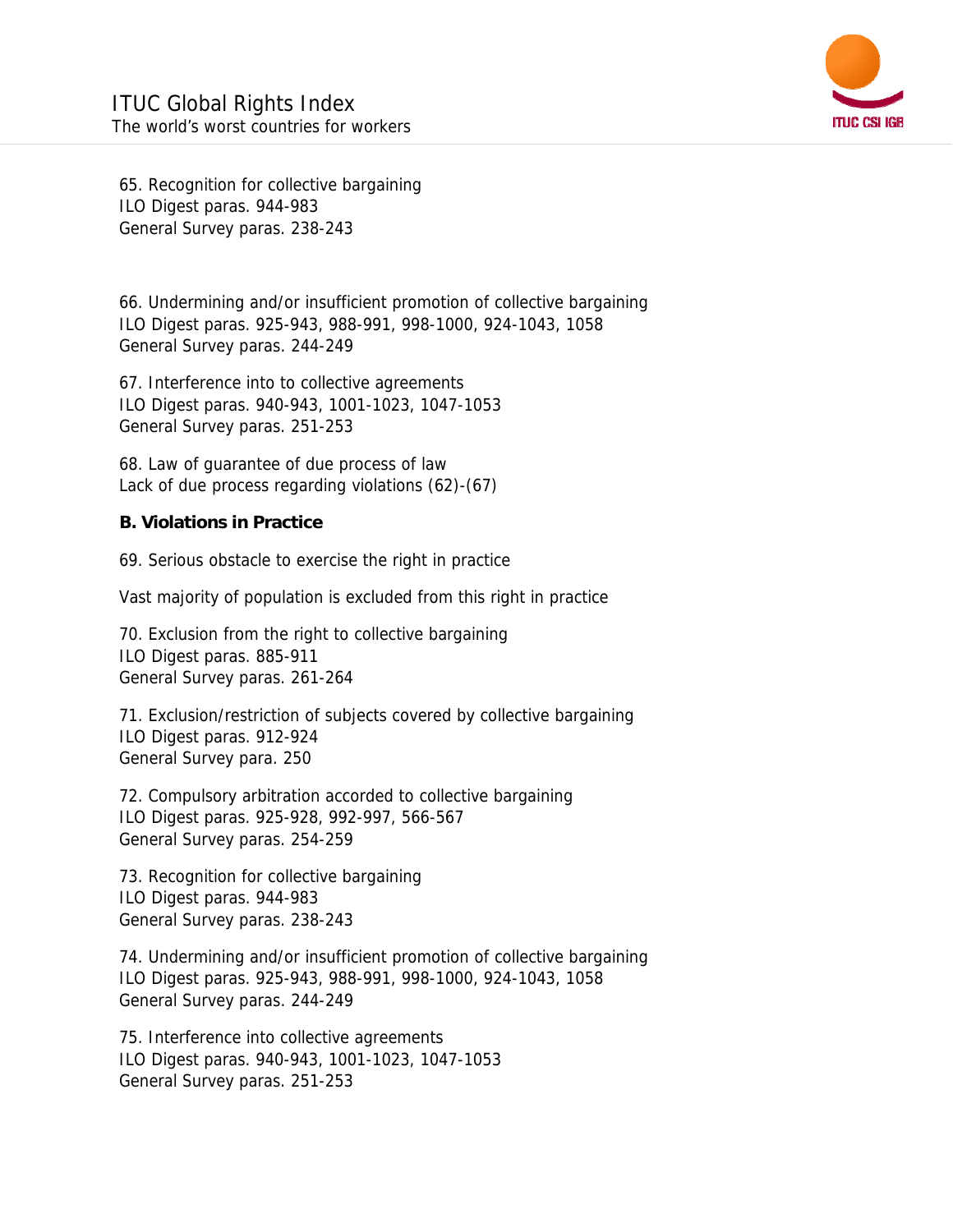

76. Lack of guarantee of due process of law Lack of due process regarding violations (69)-(75)

# **V. Right to strike**

#### **A. Violations in Law**

77. Exclusion from the right to strike ILO Digest paras. 572-594 General Survey paras. 154-160, 169

78. Exclusion/restriction based on the objective and type of the strike ILO Digest paras. 526-544, 545-546 General Survey paras. 165-168, 173

79. Compensatory guarantees for lawful restrictions ILO Digest paras. 595-627 General Survey paras. 161-162, 164

80. Compulsory arbitration ILO Digest paras. 564- 569 General Survey para. 153

81. Prerequisites for strikes ILO Digest paras. 547-563 General Survey paras. 170-172

82. Interference in strike action ILO Digest paras. 628-653 General Survey paras. 174-175

83. Sanctions for legitimate strike action ILO Digest paras. 667-674 General Survey paras. 176-179

84. Lack of guarantee of due process of law Lack of due process regarding violations (77)-(83)

#### **B. Violations in Practice**

85. Serious obstacle to exercise the right in practice

Vast majority of population is excluded from this right in practice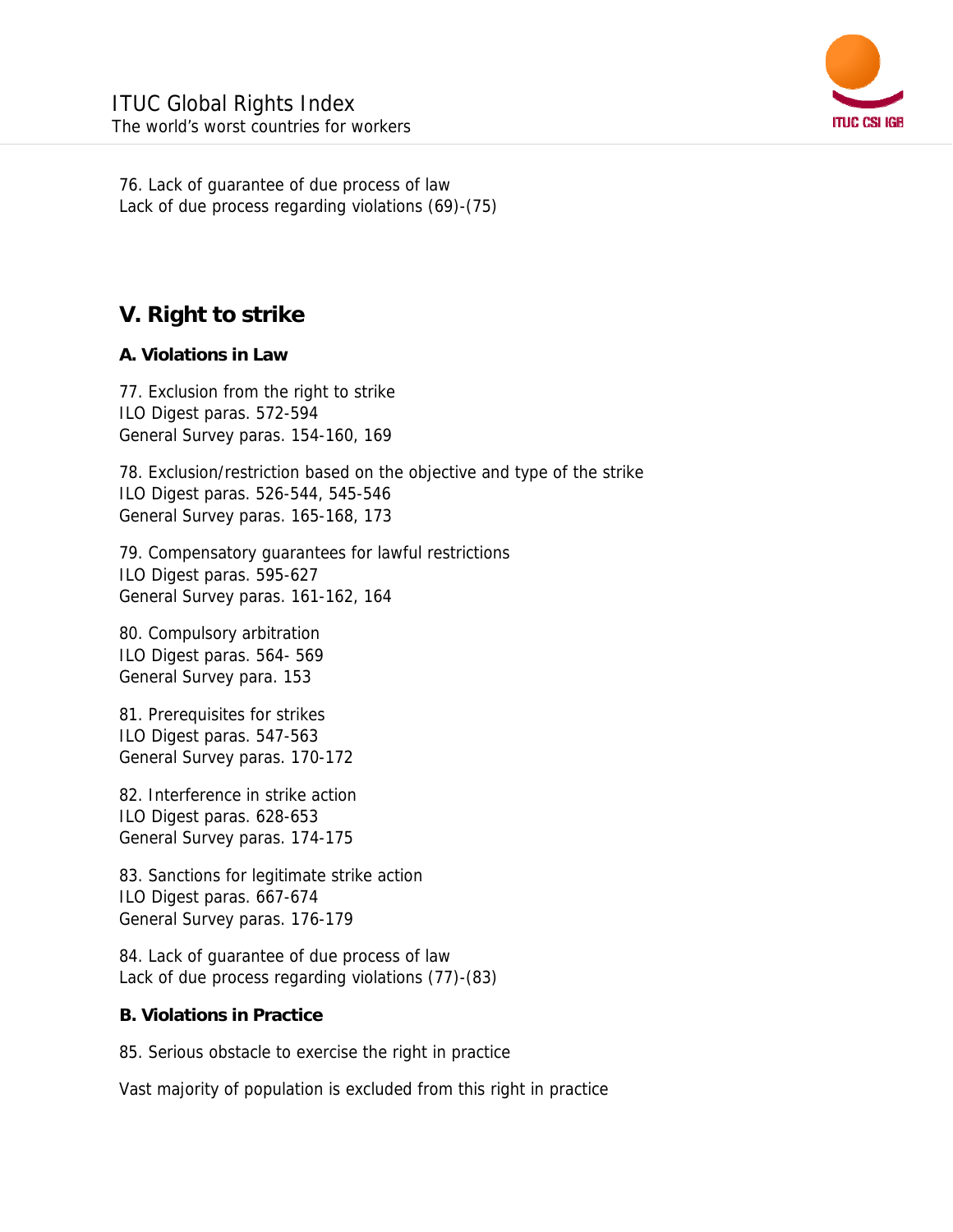

ITUC Global Rights Index The world's worst countries for workers 86. Exclusion from the right to strike ILO paras. 572-594 General Survey paras. 154-160, 169

87. Exclusion/restriction based on the objective and type of the strike ILO Digest paras. 526-544, 545-546 General Survey paras. 165-168, 173

88. Compensatory guarantees for lawful restrictions ILO Digest paras. 595-627 General Survey paras. 161-162, 164

89. Compulsory arbitration ILO Digest paras. 564- 569 General Survey para. 153

90. Prerequisites for strikes ILO Digest paras. 547-563 General Survey paras. 170-172

91. Interference in strike action ILO Digest paras. 628-653 General Survey paras. 174-175

92. Committed against trade union leaders Violation under (91) is committed against a union leader

93. Severity Widespread and/or systematic violation of (91)

94. Sanctions for legitimate strike action ILO Digest paras. 667-674 General Survey paras. 176-179

95. Committed against trade union leaders Violation under (94) is committed against a union leader

96. Severity Widespread and/or systematic violation of (94)

97. Lack of guarantee of due process of law Lack of due process regarding violations (85)-(96)